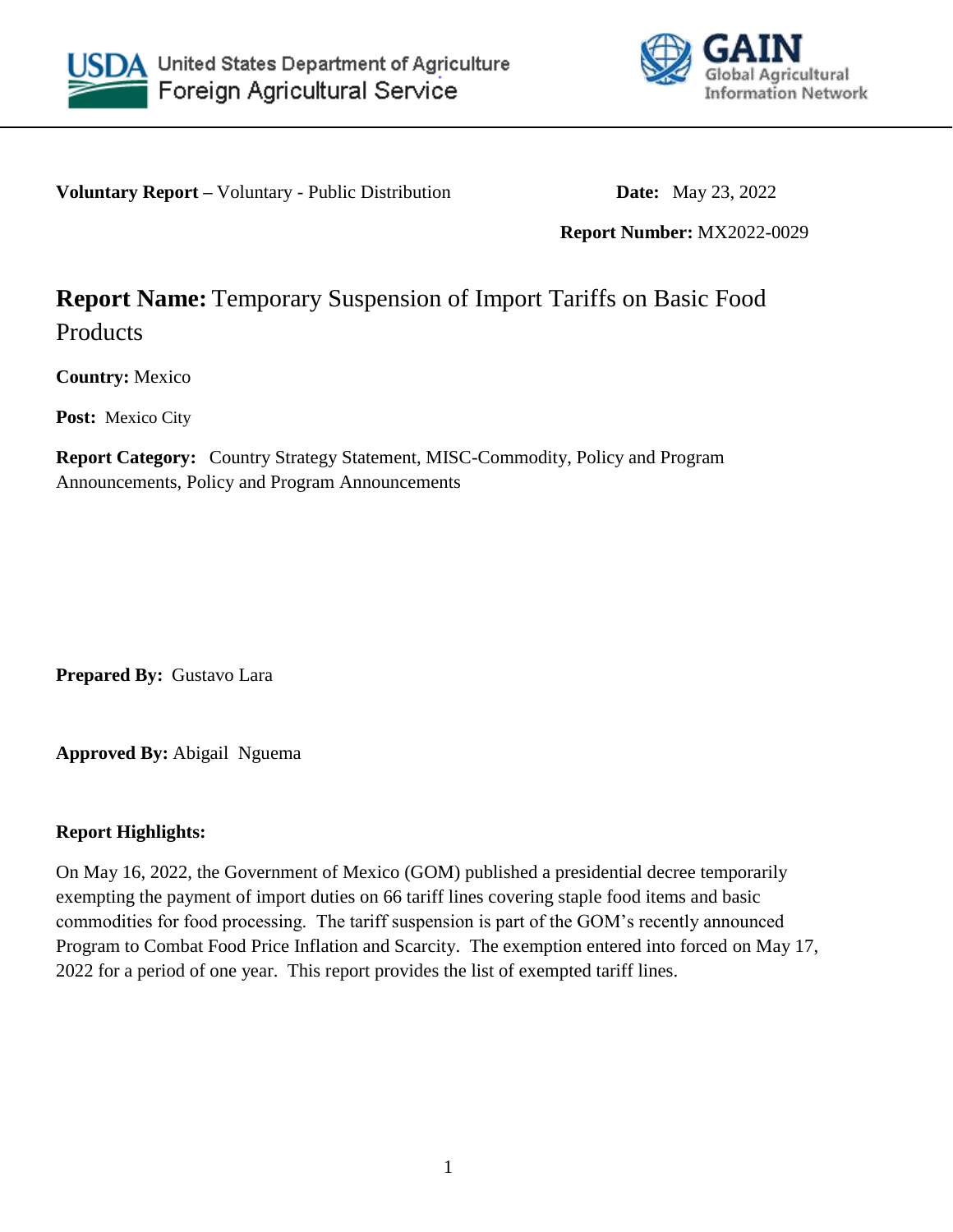



## **Report Summary**

Faced with rising inflation, the Government of Mexico (GOM) published a presidential decree putting in place a temporary exemption on import duties for 66 tariff lines comprising the basic food basket and several commodities for food processing. The applicable product categories are corn oil, rice, tuna, pork, chicken, beef, onions, jalapeño pepper, beans, corn flour, wheat flour, eggs, toilet soap, tomatoes, milk, lemons, white corn, apples, oranges, sliced bread, potatoes, pasta for soup, sardines, sorghum, wheat, and carrots. The tariff exemption also applies to live animals of the bovine, porcine, ovine, or caprine species, as well as roosters and chickens.

The GOM first announced the tariff suspension as part of its Program to Combat Food Price Inflation and Scarcity (PACIC). In addition to the tariff suspensions, PACIC also includes steps to support increased production of grains by subsistence farmers, including bolstering fertilizer production for use by small producers. Along with PACIC, President López Obrador announced a plan to maintain "fair prices" for the basic food basket, through a voluntary agreement with the private sector, without the use of mandatory price controls. For more information on PACIC, see GAIN Report MX2002-0030, Government of Mexico Program to Combat Food Price Inflation and Scarcity.

The presidential decree temporarily suspending payment of some tariffs was published in the Mexican Federal Register on May 16, 2022 and entered into force on May 17, 2022, for a period of one year with the possibility of a one-year extension.

The decree notes that this action only applies to tariffs and does not exempt imports from complying with applicable regulations, sanitary and phytosanitary requirements, and other non-tariff measures.

The following HS Codes, listed in the Article 1 of the Decree, will be exempt from tariffs:

| <b>CODE</b> | <b>DESCRIPTION</b>                                               | <b>UNIT</b> | <b>SHARE</b><br>(TARIFF) |     | <b>DIMENSION</b> |  |
|-------------|------------------------------------------------------------------|-------------|--------------------------|-----|------------------|--|
|             |                                                                  |             | tax                      | XP. |                  |  |
| 02.01       | Meat of animals of the bovine species,<br>fresh or refrigerated. |             |                          |     |                  |  |
| 0201.10.01  | Carcasses and half-carcasses.                                    | kg          | Ex                       | Ex  |                  |  |
| 0201.20.99  | Other cuts (pieces) without bone.                                | kg          | Ex                       | Ex  |                  |  |
| 0201.30.01  | Boneless.                                                        | kg          | Ex                       | Ex  |                  |  |
| 02.02       | Meat of animals of the bovine species,<br>frozen.                |             |                          |     |                  |  |
| 0202.10.01  | Carcasses and half-carcasses.                                    | kg          | Ex                       | Ex  |                  |  |
| 02.02       | Meat of bovine animals, frozen.                                  |             |                          |     |                  |  |
| 0202.20.99  | Other cuts (pieces) without bone.                                | kg          | Ex                       | Ex  |                  |  |
| 0202.30.01  | Boneless.                                                        | kg          | Ex                       | Ex  |                  |  |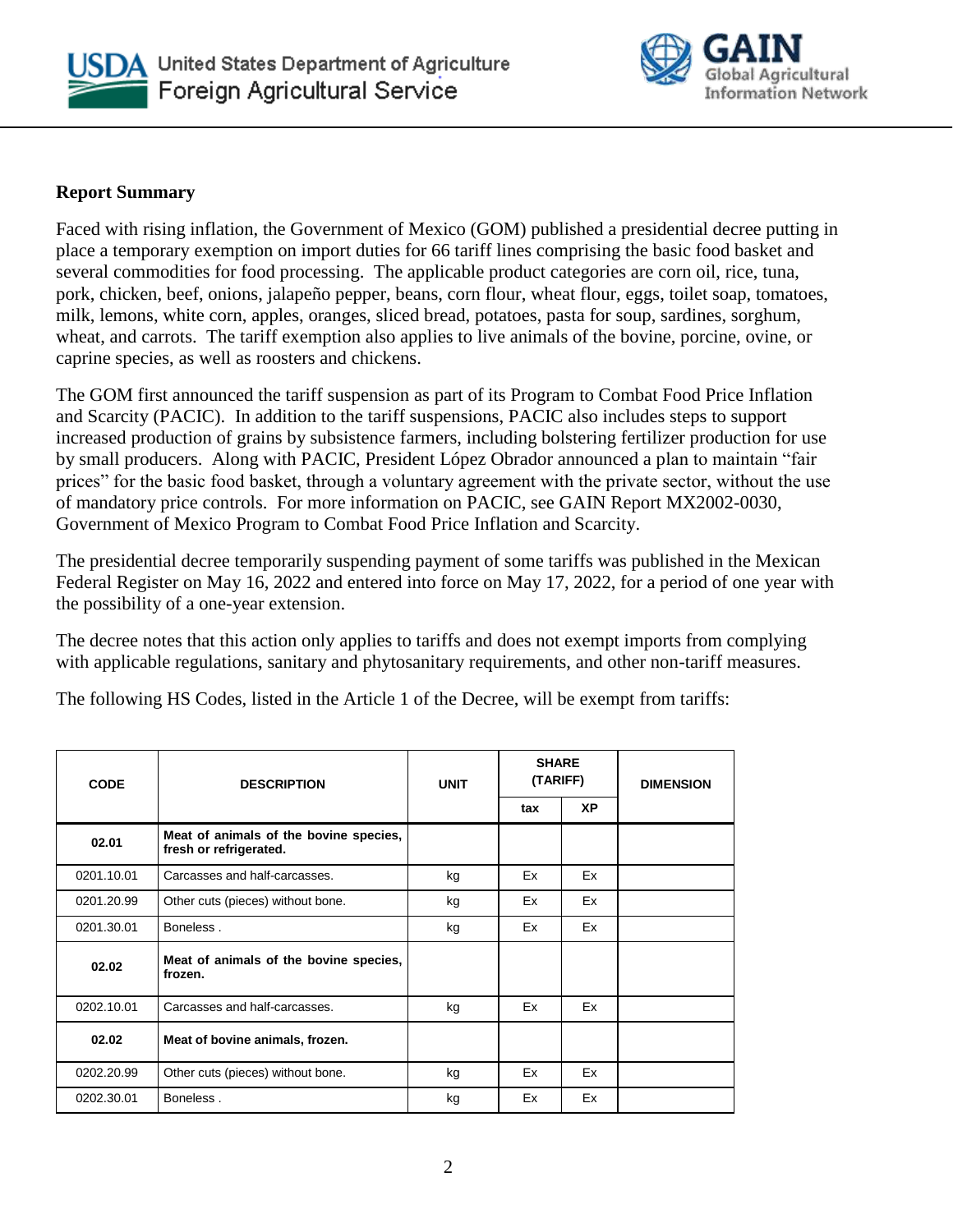| 02.03      | Meat of animals of the porcine species,<br>fresh, refrigerated or frozen.                                                 |    |    |    |  |
|------------|---------------------------------------------------------------------------------------------------------------------------|----|----|----|--|
| 0203.11.01 | Carcasses and half-carcasses.                                                                                             | kg | Ex | Ex |  |
| 0203.12.01 | Legs, shoulders, and their pieces, without<br>bone.                                                                       | kg | Ex | Ex |  |
| 0203.19.99 | The others.                                                                                                               | kg | Ex | Ex |  |
| 0203.21.01 | Carcasses and half-carcasses.                                                                                             | kg | Ex | Ex |  |
| 0203.22.01 | Legs, shoulders, and their pieces, without<br>bone.                                                                       | kg | Ex | Ex |  |
| 0203.29.99 | The others.                                                                                                               | kg | Ex | Ex |  |
| 02.07      | Meat and edible offal, of poultry of<br>heading 01.05, fresh, chilled or frozen.                                          |    |    |    |  |
| 0207.11.01 | Uncut, fresh or chilled.                                                                                                  | kg | Ex | Ex |  |
| 0207.12.01 | Uncut, frozen. $\overline{\phantom{a}}$                                                                                   | kg | Ex | Ex |  |
| 0207.13.04 | Chunks and offal, fresh or chilled.                                                                                       | kg | Ex | Ex |  |
| 0207.14.99 | The others.                                                                                                               | kg | Ex | Ex |  |
| 03.02      | Fresh or chilled fish, except fillets and<br>other fish meat of heading 03.04.                                            |    |    |    |  |
| 0302.43.01 | Sardina<br>Sardines<br>pilchardus<br>Sardinops spp.), sardines (Sardinella spp<br>.) and sprats (Sprattus sprattus).      | kg | Ex | Ex |  |
| 03.03      | Frozen fish, except fillets and other fish<br>meat of heading 03.04.                                                      |    |    |    |  |
| 0303.53.01 | Sardines<br>Sardina<br>(<br>pilchardus<br>Sardinops spp.), sardines (Sardinella spp<br>.) and sprats (Sprattus sprattus). | kg | Ex | Ex |  |
| 03.04      | fillets and other fish meat<br>Fish<br>(including minced), fresh, chilled or<br>frozen.                                   |    |    |    |  |
| 0304.87.01 | Tuna (of the genus Thunnus), skipjack or<br>stripe-bellied bonito ( Euthynnus (<br>Katsuwonus ) pelamis ).                | kg | Ex | Ex |  |
| 04.01      | Milk<br>and<br>cream<br>(cream),<br>not<br>concentrated, without added sugar or<br>other sweetener.                       |    |    |    |  |
| 0401.10.02 | With a fat content less than or equal to 1%<br>by weight.                                                                 | L  | Ex | Ex |  |
| 0401.20.02 | With a fat content greater than 1% but less<br>than or equal to 6%, by weight.                                            | L  | Ex | Ex |  |
| 0401.40.02 | With a fat content greater than 6% but less<br>than or equal to 10%, by weight.                                           | Г  | Ex | Ex |  |
| 0401.50.02 | With a fat content greater than 10% by<br>weight.                                                                         | L  | Ex | Ex |  |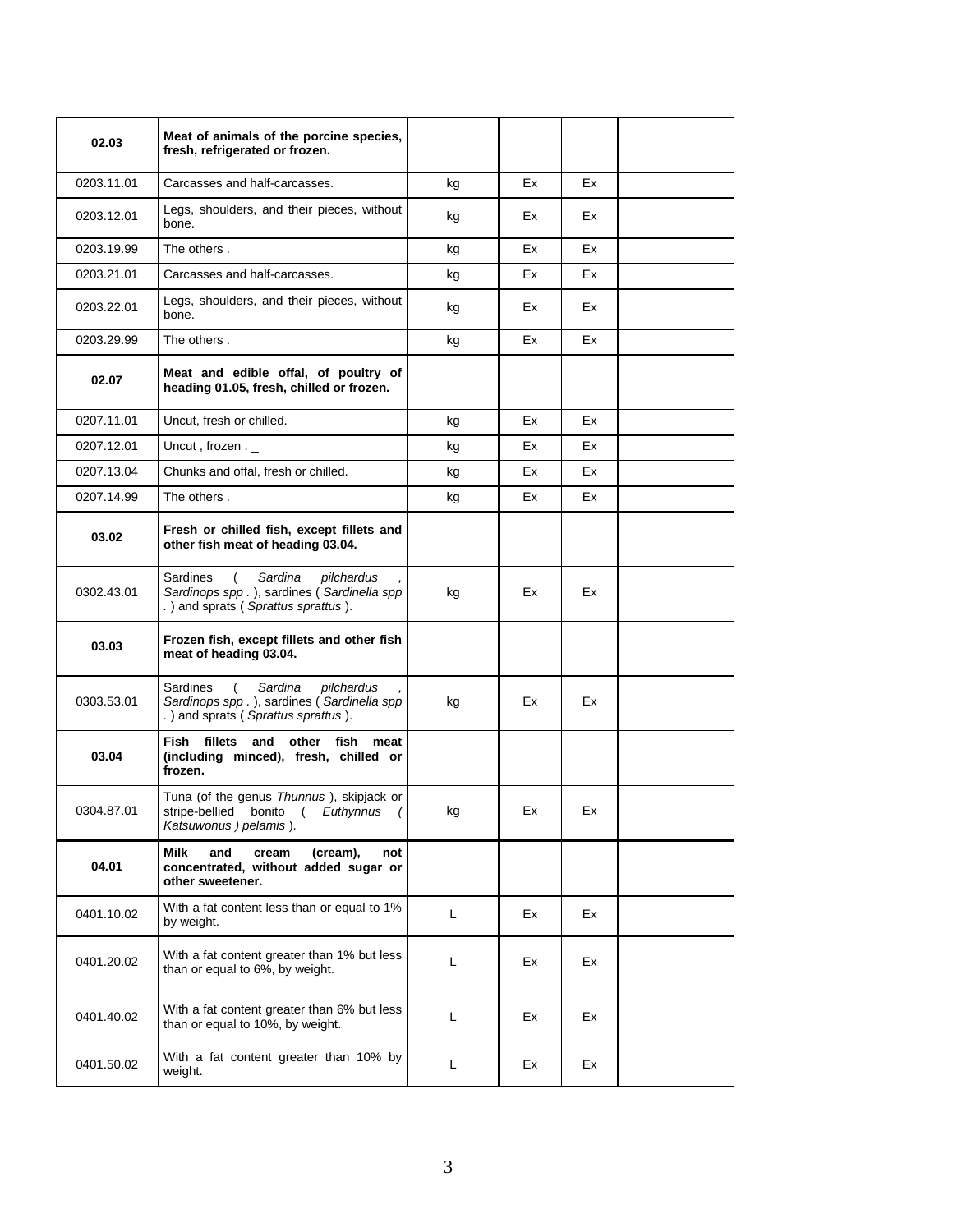| 04.02      | Milk and cream (cream), concentrated<br>or with added sugar or other sweetener.                               |    |    |    |  |
|------------|---------------------------------------------------------------------------------------------------------------|----|----|----|--|
| 0402.10.01 | Powdered or pill milk.                                                                                        | kg | Ex | Ex |  |
| 0402.10.99 | The others.                                                                                                   | kg | Ex | Ex |  |
| 0402.21.01 | Powdered or pill milk.                                                                                        | kg | Ex | Ex |  |
| 0402.21.99 | The others.                                                                                                   | kg | Ex | Ex |  |
| 0402.29.99 | The others.                                                                                                   | kg | Ex | Ex |  |
| 04.07      | eggs in shell<br>(shell),<br>fresh,<br>Bird<br>preserved or cooked.                                           |    |    |    |  |
| 0407.29.01 | for consumption human.                                                                                        | kg | Ex | Ex |  |
| 07.01      | Potatoes (potatoes) fresh or chilled.                                                                         |    |    |    |  |
| 0701.90.99 | The others.                                                                                                   | kg | Ex | Ex |  |
| 07.02      | Fresh or chilled tomatoes.                                                                                    |    |    |    |  |
| 0702.00.03 | Fresh or chilled tomatoes.                                                                                    | kg | Ex | Ex |  |
| 07.03      | Onions, shallots, garlic, leeks and other<br>alliaceous vegetables, fresh or chilled.                         |    |    |    |  |
| 0703.10.02 | Onions and shallots.                                                                                          | kg | Ex | Ex |  |
| 07.06      | Carrots, turnips, salad beets, salsify,<br>celeriac, radishes, and similar edible<br>roots, fresh or chilled. |    |    |    |  |
| 0706.10.01 | Carrots and turnips.                                                                                          | kg | Ex | Ex |  |
| 07.09      | Other vegetables, fresh or chilled.                                                                           |    |    |    |  |
| 0709.60.99 | The others.                                                                                                   | kg | Ex | Ex |  |
| 07.10      | Vegetables, even if they are cooked in<br>water or steam, frozen.                                             |    |    |    |  |
| 0710.10.01 | Potatoes (potatoes).                                                                                          | kg | Ex | Ex |  |
| 0710.80.01 | Onions.                                                                                                       | kg | Ex | Ex |  |
| 07.12      | Dried vegetables, including cut, sliced,<br>comminuted, or ground, but not further<br>prepared.               |    |    |    |  |
| 0712.20.01 | Onions.                                                                                                       | kg | Ex | Ex |  |
| 07.13      | Dried shelled pod vegetables, even if<br>peeled or split.                                                     |    |    |    |  |
| 0713.33    | Beans (beans, kidney beans, beans,<br>common beans) ( Phaseolus vulgaris ).                                   |    |    |    |  |
| 0713.33.99 | The others.                                                                                                   | kg | Ex | Ex |  |
| 08.05      | Fresh or dried citrus fruits.                                                                                 |    |    |    |  |
| 0805.10.01 | Oranges.                                                                                                      | kg | Ex | Ex |  |
| 0805.50.03 | Lemons ( Citrus limon, Citrus limonum )<br>and limes ( Citrus aurantifolia, Citrus<br>latifolia).             | kg | Ex | Ex |  |
| 08.08      | Apples, pears and quinces, fresh.                                                                             |    |    |    |  |
|            |                                                                                                               |    |    |    |  |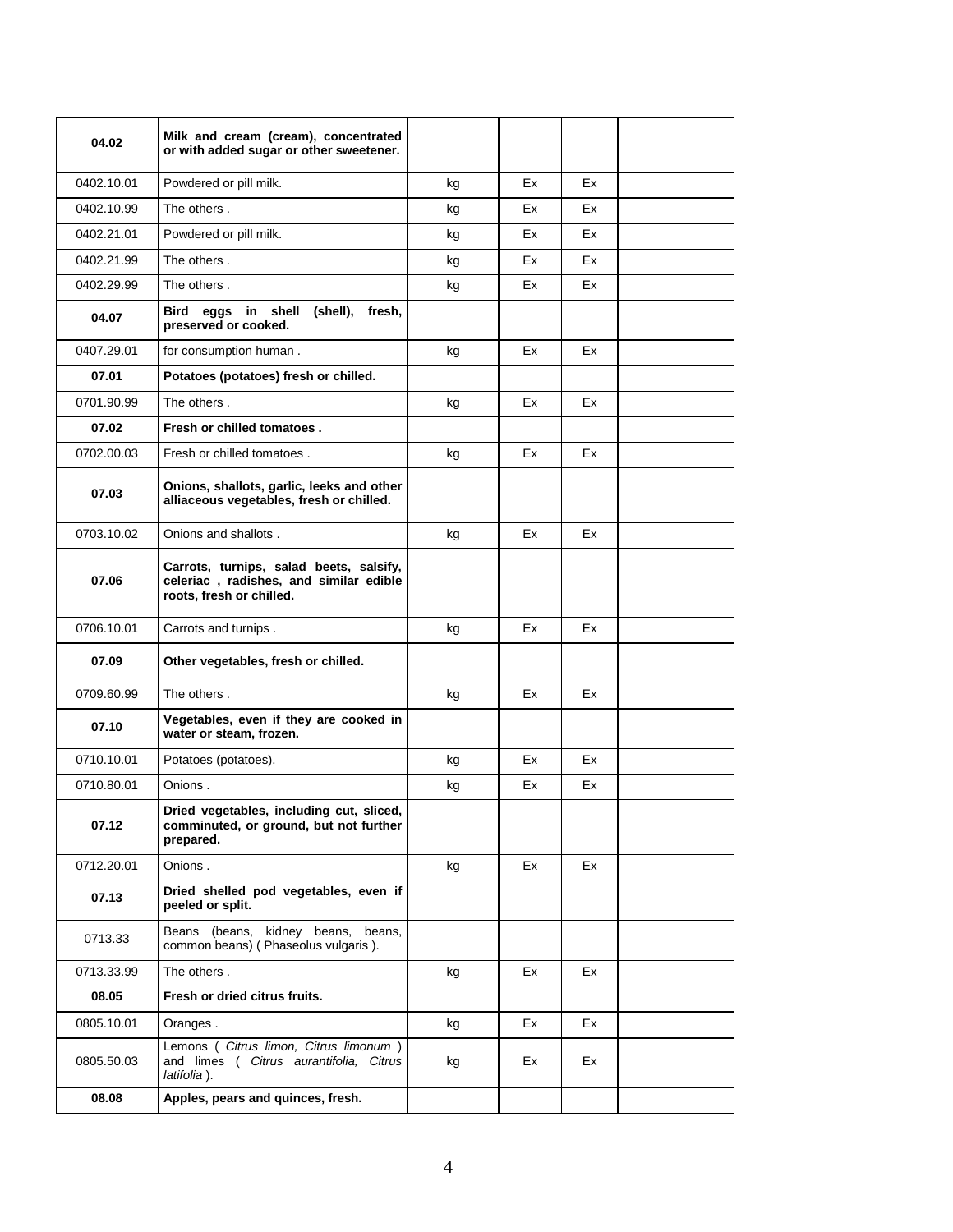| Ex<br>Ex<br>0808.10.01<br>apples.<br>kg<br>Fruits and other nuts, dried, except<br>those of headings 08.01 to 08.06;<br>08.13<br>mixtures of fruits or other dried fruits or<br>nuts of this Chapter.<br>0813.30.01<br>Ex<br>Ex<br>kg<br>apples.<br>Piper genus; fruits of the genera<br>09.04<br>Capsicum or Pimenta, dried, crushed or<br>pulverized.<br>0904.21.02<br>Dried, without grinding or pulverizing.<br>Ex<br>Ex<br>kg<br>Crushed or pulverized.<br>Ex<br>0904.22.02<br>kg<br>Ex<br>10.01<br>Wheat and morcajo (tranquillon).<br>1001.11.01<br>Ex<br>Ex<br>For planting.<br>kg<br>1001.19.99<br>The others.<br>Ex<br>Ex<br>kg<br>1001.91.99<br>The others.<br>Ex<br>Ex<br>kg<br>1001.99.99<br>The others.<br>Ex<br>Ex<br>kg<br>10.05<br>corn.<br>1005.90.04<br>Ex<br>Ex<br>Corn white (flour).<br>kg<br>Rice.<br>10.06<br>1006.10.99<br>The others.<br>Ex<br>Ex<br>kg<br>10.07<br>Sorghum<br>Ex<br>Ex<br>Kg<br>When the operation is carried out within<br>1007.90.01<br>Ex<br>Ex<br>Kg<br>the period included in this Decree<br>When the operation is carried out within<br>1007.90.02<br>Ex<br>Ex<br>kg<br>the period included in this Decree<br>11.01<br>Wheat or meslin flour (tranquillón).<br>1101.00.01<br>Wheat or meslin flour (tranquillón).<br>Ex<br>Ex<br>kg<br>Cereal flour, except wheat or meslin<br>11.02<br>(tranquillón).<br>1102.20.01<br>Corn flour . $\_$<br>Ex<br>Ex<br>kg<br>Other fixed vegetable fats and oils<br>(including jojoba oil),<br>and their<br>15.15<br>fractions, whether or not refined, but<br>not chemically modified.<br>1515.29.99<br>The others.<br>Ex<br>Ex<br>kg<br>Fish preparations and preserves; caviar<br>16.04<br>and caviar substitutes prepared from<br>fish roe.<br>Sardines, sardines and sprats.<br>Ex<br>Ex<br>1604.13.02<br>kg<br>The others.<br>Ex<br>Only: Tuna.<br>1604.14.99<br>Ex<br>kg<br>1604.20.03<br>Other prepared and preserved fish.<br>Ex<br>Ex<br><b>Only: Sardines.</b><br>kg |  |  |  |
|--------------------------------------------------------------------------------------------------------------------------------------------------------------------------------------------------------------------------------------------------------------------------------------------------------------------------------------------------------------------------------------------------------------------------------------------------------------------------------------------------------------------------------------------------------------------------------------------------------------------------------------------------------------------------------------------------------------------------------------------------------------------------------------------------------------------------------------------------------------------------------------------------------------------------------------------------------------------------------------------------------------------------------------------------------------------------------------------------------------------------------------------------------------------------------------------------------------------------------------------------------------------------------------------------------------------------------------------------------------------------------------------------------------------------------------------------------------------------------------------------------------------------------------------------------------------------------------------------------------------------------------------------------------------------------------------------------------------------------------------------------------------------------------------------------------------------------------------------------------------------------------------------------------------------------------------------------------------|--|--|--|
|                                                                                                                                                                                                                                                                                                                                                                                                                                                                                                                                                                                                                                                                                                                                                                                                                                                                                                                                                                                                                                                                                                                                                                                                                                                                                                                                                                                                                                                                                                                                                                                                                                                                                                                                                                                                                                                                                                                                                                    |  |  |  |
|                                                                                                                                                                                                                                                                                                                                                                                                                                                                                                                                                                                                                                                                                                                                                                                                                                                                                                                                                                                                                                                                                                                                                                                                                                                                                                                                                                                                                                                                                                                                                                                                                                                                                                                                                                                                                                                                                                                                                                    |  |  |  |
|                                                                                                                                                                                                                                                                                                                                                                                                                                                                                                                                                                                                                                                                                                                                                                                                                                                                                                                                                                                                                                                                                                                                                                                                                                                                                                                                                                                                                                                                                                                                                                                                                                                                                                                                                                                                                                                                                                                                                                    |  |  |  |
|                                                                                                                                                                                                                                                                                                                                                                                                                                                                                                                                                                                                                                                                                                                                                                                                                                                                                                                                                                                                                                                                                                                                                                                                                                                                                                                                                                                                                                                                                                                                                                                                                                                                                                                                                                                                                                                                                                                                                                    |  |  |  |
|                                                                                                                                                                                                                                                                                                                                                                                                                                                                                                                                                                                                                                                                                                                                                                                                                                                                                                                                                                                                                                                                                                                                                                                                                                                                                                                                                                                                                                                                                                                                                                                                                                                                                                                                                                                                                                                                                                                                                                    |  |  |  |
|                                                                                                                                                                                                                                                                                                                                                                                                                                                                                                                                                                                                                                                                                                                                                                                                                                                                                                                                                                                                                                                                                                                                                                                                                                                                                                                                                                                                                                                                                                                                                                                                                                                                                                                                                                                                                                                                                                                                                                    |  |  |  |
|                                                                                                                                                                                                                                                                                                                                                                                                                                                                                                                                                                                                                                                                                                                                                                                                                                                                                                                                                                                                                                                                                                                                                                                                                                                                                                                                                                                                                                                                                                                                                                                                                                                                                                                                                                                                                                                                                                                                                                    |  |  |  |
|                                                                                                                                                                                                                                                                                                                                                                                                                                                                                                                                                                                                                                                                                                                                                                                                                                                                                                                                                                                                                                                                                                                                                                                                                                                                                                                                                                                                                                                                                                                                                                                                                                                                                                                                                                                                                                                                                                                                                                    |  |  |  |
|                                                                                                                                                                                                                                                                                                                                                                                                                                                                                                                                                                                                                                                                                                                                                                                                                                                                                                                                                                                                                                                                                                                                                                                                                                                                                                                                                                                                                                                                                                                                                                                                                                                                                                                                                                                                                                                                                                                                                                    |  |  |  |
|                                                                                                                                                                                                                                                                                                                                                                                                                                                                                                                                                                                                                                                                                                                                                                                                                                                                                                                                                                                                                                                                                                                                                                                                                                                                                                                                                                                                                                                                                                                                                                                                                                                                                                                                                                                                                                                                                                                                                                    |  |  |  |
|                                                                                                                                                                                                                                                                                                                                                                                                                                                                                                                                                                                                                                                                                                                                                                                                                                                                                                                                                                                                                                                                                                                                                                                                                                                                                                                                                                                                                                                                                                                                                                                                                                                                                                                                                                                                                                                                                                                                                                    |  |  |  |
|                                                                                                                                                                                                                                                                                                                                                                                                                                                                                                                                                                                                                                                                                                                                                                                                                                                                                                                                                                                                                                                                                                                                                                                                                                                                                                                                                                                                                                                                                                                                                                                                                                                                                                                                                                                                                                                                                                                                                                    |  |  |  |
|                                                                                                                                                                                                                                                                                                                                                                                                                                                                                                                                                                                                                                                                                                                                                                                                                                                                                                                                                                                                                                                                                                                                                                                                                                                                                                                                                                                                                                                                                                                                                                                                                                                                                                                                                                                                                                                                                                                                                                    |  |  |  |
|                                                                                                                                                                                                                                                                                                                                                                                                                                                                                                                                                                                                                                                                                                                                                                                                                                                                                                                                                                                                                                                                                                                                                                                                                                                                                                                                                                                                                                                                                                                                                                                                                                                                                                                                                                                                                                                                                                                                                                    |  |  |  |
|                                                                                                                                                                                                                                                                                                                                                                                                                                                                                                                                                                                                                                                                                                                                                                                                                                                                                                                                                                                                                                                                                                                                                                                                                                                                                                                                                                                                                                                                                                                                                                                                                                                                                                                                                                                                                                                                                                                                                                    |  |  |  |
|                                                                                                                                                                                                                                                                                                                                                                                                                                                                                                                                                                                                                                                                                                                                                                                                                                                                                                                                                                                                                                                                                                                                                                                                                                                                                                                                                                                                                                                                                                                                                                                                                                                                                                                                                                                                                                                                                                                                                                    |  |  |  |
|                                                                                                                                                                                                                                                                                                                                                                                                                                                                                                                                                                                                                                                                                                                                                                                                                                                                                                                                                                                                                                                                                                                                                                                                                                                                                                                                                                                                                                                                                                                                                                                                                                                                                                                                                                                                                                                                                                                                                                    |  |  |  |
|                                                                                                                                                                                                                                                                                                                                                                                                                                                                                                                                                                                                                                                                                                                                                                                                                                                                                                                                                                                                                                                                                                                                                                                                                                                                                                                                                                                                                                                                                                                                                                                                                                                                                                                                                                                                                                                                                                                                                                    |  |  |  |
|                                                                                                                                                                                                                                                                                                                                                                                                                                                                                                                                                                                                                                                                                                                                                                                                                                                                                                                                                                                                                                                                                                                                                                                                                                                                                                                                                                                                                                                                                                                                                                                                                                                                                                                                                                                                                                                                                                                                                                    |  |  |  |
|                                                                                                                                                                                                                                                                                                                                                                                                                                                                                                                                                                                                                                                                                                                                                                                                                                                                                                                                                                                                                                                                                                                                                                                                                                                                                                                                                                                                                                                                                                                                                                                                                                                                                                                                                                                                                                                                                                                                                                    |  |  |  |
|                                                                                                                                                                                                                                                                                                                                                                                                                                                                                                                                                                                                                                                                                                                                                                                                                                                                                                                                                                                                                                                                                                                                                                                                                                                                                                                                                                                                                                                                                                                                                                                                                                                                                                                                                                                                                                                                                                                                                                    |  |  |  |
|                                                                                                                                                                                                                                                                                                                                                                                                                                                                                                                                                                                                                                                                                                                                                                                                                                                                                                                                                                                                                                                                                                                                                                                                                                                                                                                                                                                                                                                                                                                                                                                                                                                                                                                                                                                                                                                                                                                                                                    |  |  |  |
|                                                                                                                                                                                                                                                                                                                                                                                                                                                                                                                                                                                                                                                                                                                                                                                                                                                                                                                                                                                                                                                                                                                                                                                                                                                                                                                                                                                                                                                                                                                                                                                                                                                                                                                                                                                                                                                                                                                                                                    |  |  |  |
|                                                                                                                                                                                                                                                                                                                                                                                                                                                                                                                                                                                                                                                                                                                                                                                                                                                                                                                                                                                                                                                                                                                                                                                                                                                                                                                                                                                                                                                                                                                                                                                                                                                                                                                                                                                                                                                                                                                                                                    |  |  |  |
|                                                                                                                                                                                                                                                                                                                                                                                                                                                                                                                                                                                                                                                                                                                                                                                                                                                                                                                                                                                                                                                                                                                                                                                                                                                                                                                                                                                                                                                                                                                                                                                                                                                                                                                                                                                                                                                                                                                                                                    |  |  |  |
|                                                                                                                                                                                                                                                                                                                                                                                                                                                                                                                                                                                                                                                                                                                                                                                                                                                                                                                                                                                                                                                                                                                                                                                                                                                                                                                                                                                                                                                                                                                                                                                                                                                                                                                                                                                                                                                                                                                                                                    |  |  |  |
|                                                                                                                                                                                                                                                                                                                                                                                                                                                                                                                                                                                                                                                                                                                                                                                                                                                                                                                                                                                                                                                                                                                                                                                                                                                                                                                                                                                                                                                                                                                                                                                                                                                                                                                                                                                                                                                                                                                                                                    |  |  |  |
|                                                                                                                                                                                                                                                                                                                                                                                                                                                                                                                                                                                                                                                                                                                                                                                                                                                                                                                                                                                                                                                                                                                                                                                                                                                                                                                                                                                                                                                                                                                                                                                                                                                                                                                                                                                                                                                                                                                                                                    |  |  |  |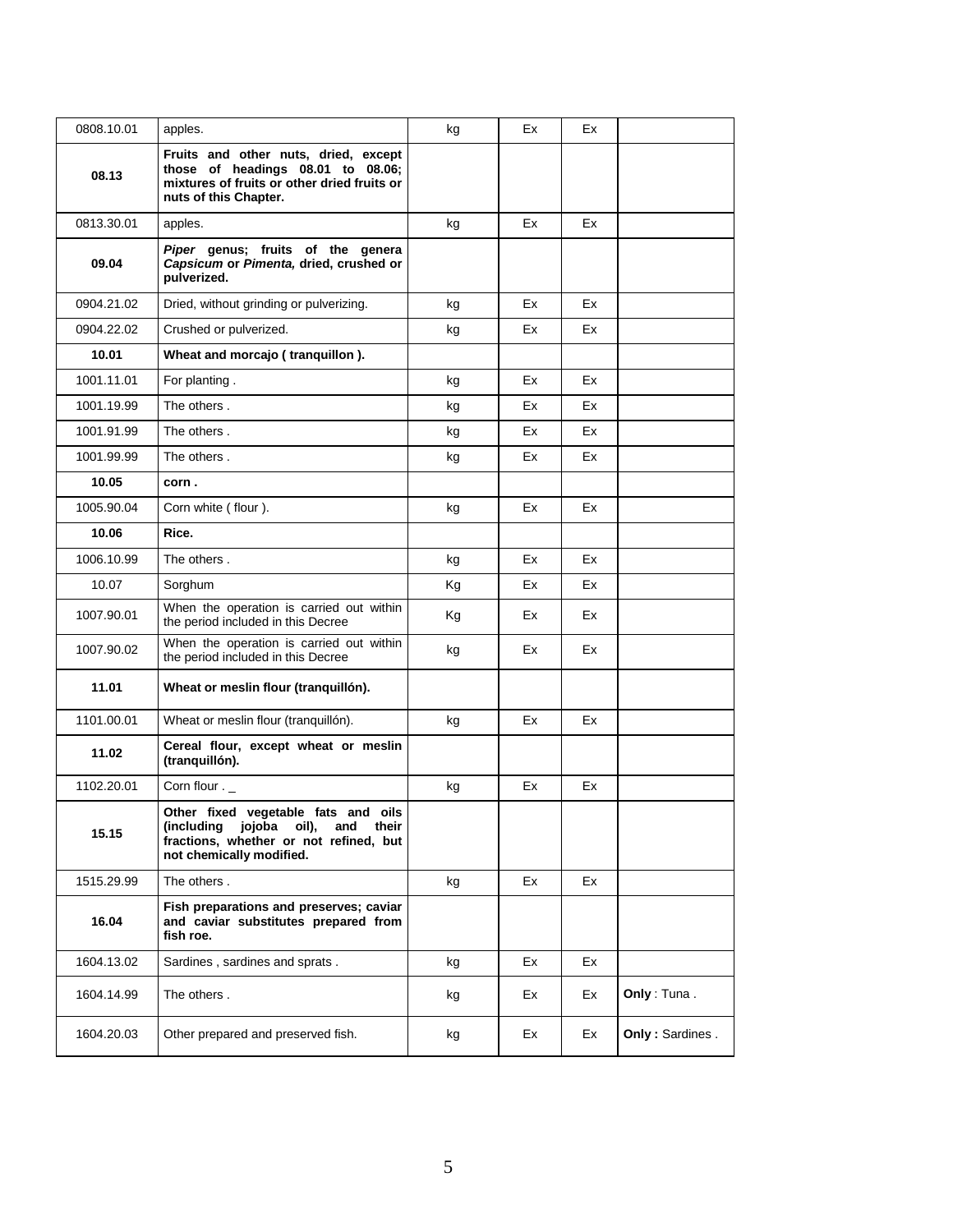| 19.02      | Pasta, whether or not cooked or stuffed<br>(with meat or other substances) or<br>otherwise prepared, such as spaghetti,<br>noodles, macaroni, tagliatelle, lasagna,<br>gnocchi, ravioli, cannelloni; couscous,<br>whether or not prepared.                                                                                                                                                                                             |    |    |    |                  |
|------------|----------------------------------------------------------------------------------------------------------------------------------------------------------------------------------------------------------------------------------------------------------------------------------------------------------------------------------------------------------------------------------------------------------------------------------------|----|----|----|------------------|
| 1902.11.01 | Contain egg.                                                                                                                                                                                                                                                                                                                                                                                                                           | kg | Ex | Ex |                  |
| 1902.19.99 | The others.                                                                                                                                                                                                                                                                                                                                                                                                                            | kg | Ex | Ex |                  |
| 1902.30.99 | Other pasta products . _                                                                                                                                                                                                                                                                                                                                                                                                               | kg | Ex | Ex |                  |
| 19.05      | Bakery, pastry or biscuit products,<br>whether or not containing added                                                                                                                                                                                                                                                                                                                                                                 |    |    |    |                  |
|            | cocoa; wafers, empty seals of a kind<br>used for medicines, sealing wafers,<br>dried pastes of flour, starch or starch,<br>in sheets, and similar products.                                                                                                                                                                                                                                                                            |    |    |    |                  |
| 1905.40.01 | Toasted<br>bread<br>and<br>similar<br>toasted<br>products.                                                                                                                                                                                                                                                                                                                                                                             | kg | Ex | Ex | Only: box bread. |
| 1905.90.99 | The others.                                                                                                                                                                                                                                                                                                                                                                                                                            | kg | Ex | Ex | Only: box bread. |
| 20.02      | Tomatoes<br>prepared<br>preserved<br>or<br>(except in vinegar or acetic acid).                                                                                                                                                                                                                                                                                                                                                         |    |    |    |                  |
| 2002.10.01 | Whole or diced tomatoes.                                                                                                                                                                                                                                                                                                                                                                                                               | kg | Ex | Ex |                  |
| 20.04      | Other vegetables prepared or preserved<br>(other than by vinegar or acetic acid),<br>frozen, excluding products of heading<br>20.06.                                                                                                                                                                                                                                                                                                   |    |    |    |                  |
| 2004.10.01 | Potatoes (potatoes).                                                                                                                                                                                                                                                                                                                                                                                                                   | kg | Ex | Ex |                  |
| 20.05      | Other vegetables prepared or preserved<br>(other than by vinegar or acetic acid),<br>not frozen, except products of heading<br>20.06.                                                                                                                                                                                                                                                                                                  |    |    |    |                  |
| 2005.20.01 | Potatoes (potatoes).                                                                                                                                                                                                                                                                                                                                                                                                                   | kg | Ex | Ex |                  |
| 34.01      | Soap; organic surface-active products<br>and preparations used as soap, in bars,<br>loaves, pieces or molded or die-cut<br>pieces, even if they contain soap;<br>organic surface-active products and<br>preparations for washing the skin,<br>liquid or cream, put up for retail sale,<br>whether or not containing soap; paper,<br>wadding,<br>felt<br>and<br>nonwovens,<br>impregnated, coated or covered with<br>soap or detergent. |    |    |    |                  |
| 3401.11.01 | Toiletries (including medicinal ones).                                                                                                                                                                                                                                                                                                                                                                                                 | kg | Ex | Ex |                  |

The following HS Codes, listed in the Article 2 of the Decree, will be exempt from tariff quota as soon as the Economy Secretariat communicates, through publication in the Official Gazette (DOF), that it has the favorable opinion of the Foreign Trade Commission in accordance with the Foreign Trade Law: